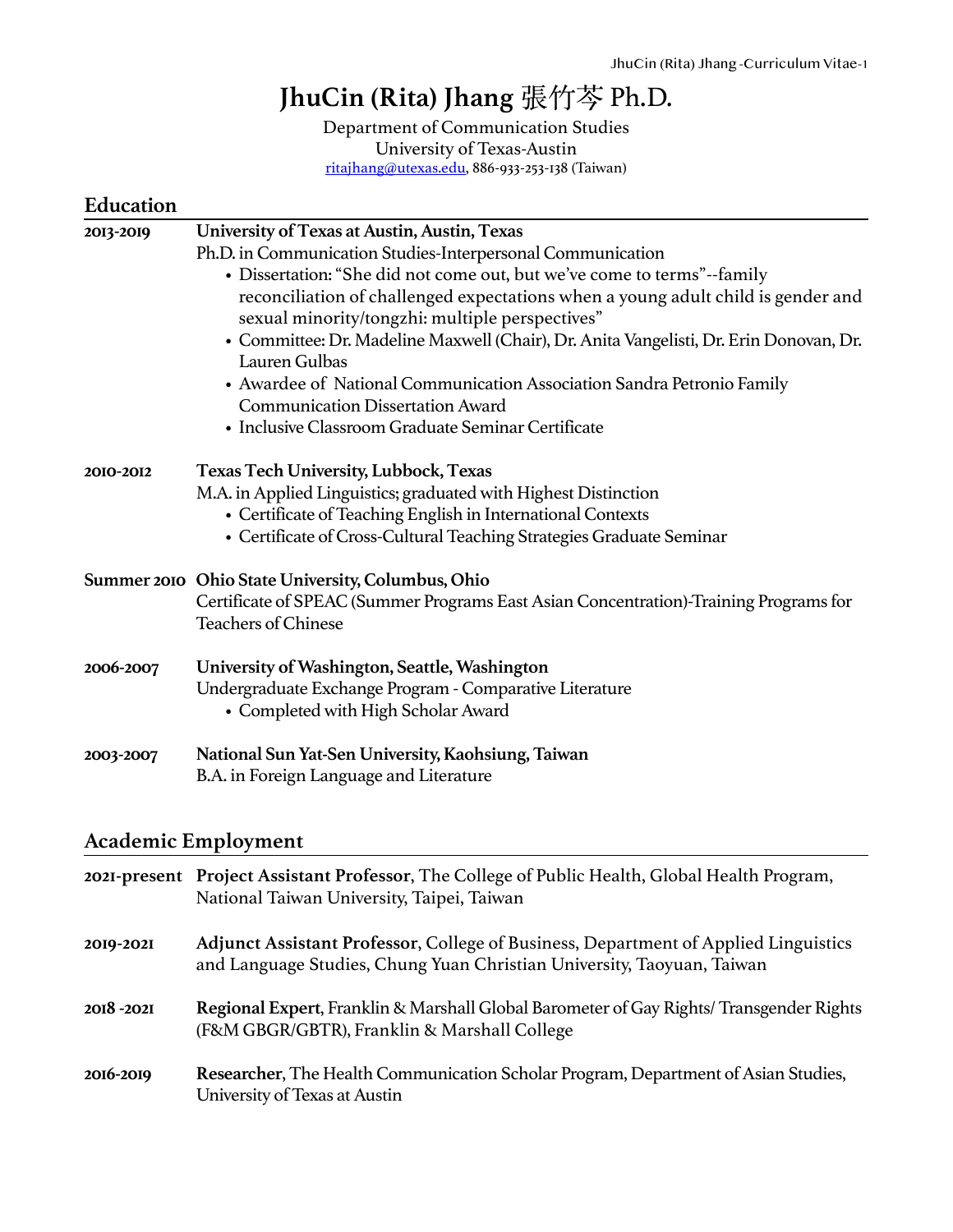| 2015-2019 | Graduate Mentor, Intellectual Entrepreneurship Pre-Graduate School Internship,<br>University of Texas at Austin, Austin, Texas                                                                                                                                                                                                                                                                                                                                                    |
|-----------|-----------------------------------------------------------------------------------------------------------------------------------------------------------------------------------------------------------------------------------------------------------------------------------------------------------------------------------------------------------------------------------------------------------------------------------------------------------------------------------|
| 2014-2019 | Teaching Assistant, CMS S354 Conflict Resolution (web-based), Department of<br>Communication Studies, The University of Texas at Austin, Austin, Texas<br>Assistant Instructor, CMS 314L Language, Communication, and Culture, Department of<br>Communication Studies, The University of Texas at Austin, Austin, Texas<br>Teaching Assistant, CMS 371K Practicum in Conflict Mediation, Department of<br>Communication Studies, The University of Texas at Austin, Austin, Texas |
| 2016-2017 | Instructor, Indonesia-Taiwan PhD Government-Sponsored Bridging Program,<br>Taoyuan, Taiwan                                                                                                                                                                                                                                                                                                                                                                                        |
| 2015-2017 | Assistant Researcher, The News as Cultural (NAC) Research Group, School of Journalism,<br>University of Texas at Austin                                                                                                                                                                                                                                                                                                                                                           |
| 2012-2016 | Instructor, Department of Applied Linguistics & Language Studies and The Office of<br>International Affairs, College of Business and Language Center, Chung Yuan Christian<br>University, Taoyuan, Taiwan                                                                                                                                                                                                                                                                         |
| 2012-2013 | Research Assistant, Interdisciplinary Project on Computational Linguistics and<br>Chinese Dialectics, Chang Gung University, Taipei, Taiwan                                                                                                                                                                                                                                                                                                                                       |
| 2012      | Instructor, International Teaching Assistant Workshop, Texas Tech University, Lubbock,<br><b>Texas</b>                                                                                                                                                                                                                                                                                                                                                                            |
| 2010-2012 | Graduate Instructor, Department of Classical and Modern Languages and Literatures,<br>Chinese Program, Texas Tech University, Lubbock, Texas                                                                                                                                                                                                                                                                                                                                      |

### **Publications**

- Zhang, W. H., **Jhang, J**., & Greenwell, M. R. Effects of replay and rehearsal expressive writing with mental health concerns: A randomized control trial. Submitted to the Journal of Health Communication.
- **Jhang, J.** (2019). "She did not come out, but we've come to terms" -- Family reconciliation of challenged expectations when a young adult child is gender and sexual minority/tongzhi: Multiple perspectives. Unpublished doctoral dissertation. University of Texas at Austin.
- **Jhang, J.** (2019). Examining cultural discourses in Taiwanese gender and sexual minority/tongzhi family-of-origin relationships. *Cross-Currents: East Asian History and Culture Review,* 33, 115–142. https://cross-currents.berkeley.edu/e-journal/issue-33/jhang.
- **Jhang, J**. (2018b). Scaffolding in family relationships: A grounded theory of coming out to family. *Family Relations. 67*(1), 161-175. DOI: 10.1111/fare.12302
- **Jhang, J**. (2018a). [Review of *Celebrity health narratives and the public health*, by Christina S. Beck, Stellina M.A. Chapman, Nathaniel Simmons, Kelly E. Tenzek and Stephanie M. Ruhl]. *Health*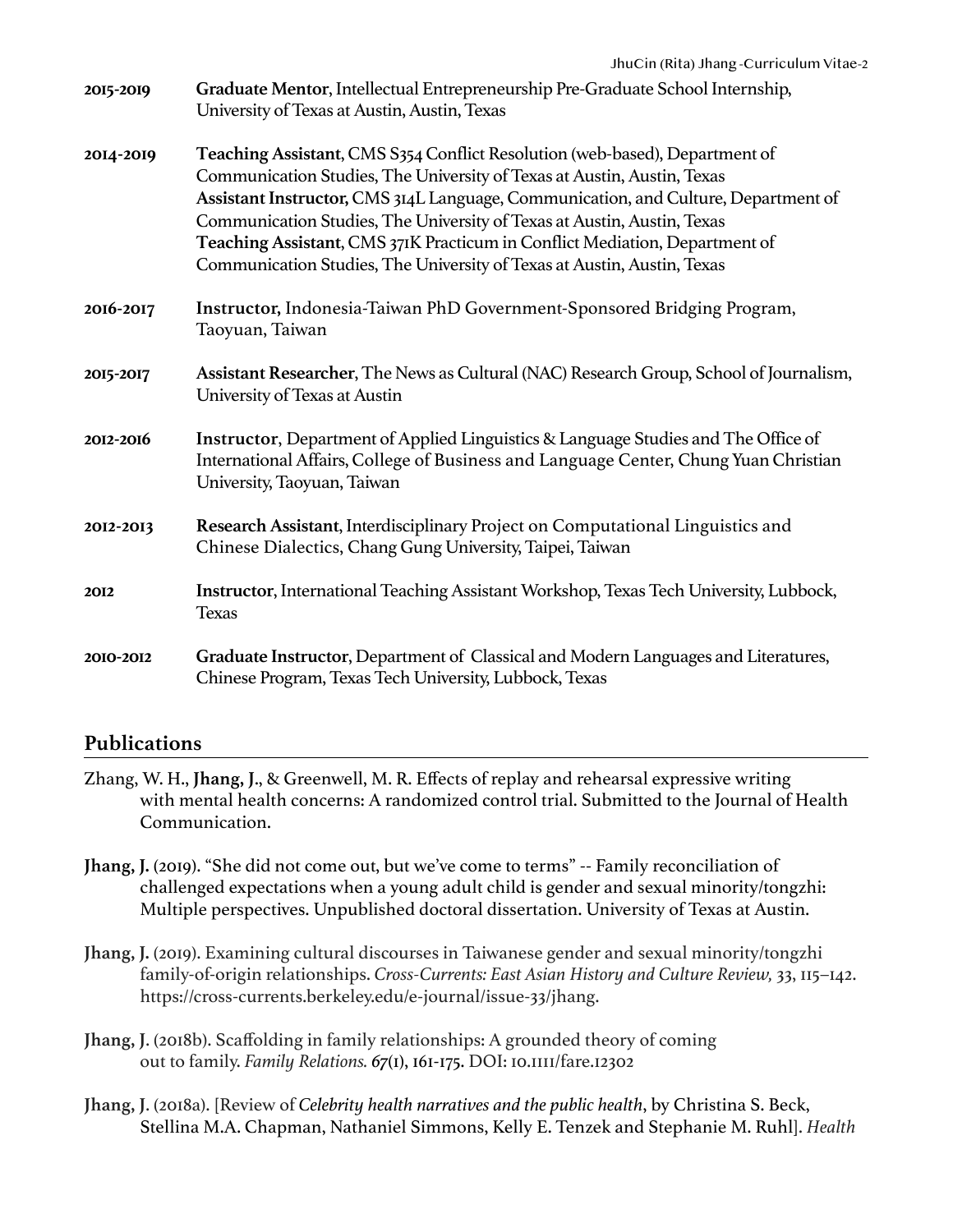*Communication, 33*(2), 225-228*.* DOI: 10.1080/10410236.2016.1250193

Bock, M. J., Pain, P., & **Jhang, J**. (2017). Covering Nipples: News Discourse and the Politics and Framing of Breastfeeding. *Feminist Media Studies*. *19*(1), 53-69. DOI: 10.1080/14680777.2017.1313754

### **Awards and Honors**

| 2020        | Sandra Petronio Family Communication Dissertation Award, National Communication<br>Association                                                     |
|-------------|----------------------------------------------------------------------------------------------------------------------------------------------------|
| 2019        | Doctoral Honors Seminar (competitively selected), National Communication Association,<br>July 21-24, 2019.                                         |
| 2019        | Program Director Scholarship, North America Taiwan Studies Association                                                                             |
| 2018        | Scholarship, Global Island: Taiwan and the World workshop, 2018 University of<br>Washington, Taiwan Studies Program                                |
| 2018        | Travel funding to The National Conference on Dialogue & Deliberation Conference                                                                    |
| 2017        | National Communication Association Student Caucus Travel Award, 2017 National<br><b>Communication Association Annual Conference</b>                |
| <b>2017</b> | Student Travel Grant, 2017 International Communication Association Preconference-<br>Digital Asia: Recent Research and Practice. San Diego, CA.    |
| <b>2016</b> | Health Communication Scholar Program Research Grant, Moody College of<br>Communication, University of Texas at Austin                              |
| <b>2016</b> | Outstanding Ph.D. Student of the Year, Department of Communication Studies,<br>University of Texas at Austin                                       |
| 2015        | Top Student Paper Award in the Language and Social Interaction Division,<br>National Communication Association Annual Conference                   |
| <b>2015</b> | National Communication Association Student Caucus Travel Award (The LGBTQ<br><b>Caucus)</b> , National Communication Association Annual Conference |
| 2014-2015   | Graduate School Continuing Scholarship, \$5,000. University of Texas at Austin                                                                     |
| 2013-2014   | The Pic-Wagner Fellowship, University of Texas at Austin                                                                                           |
| 2010-2012   | Full Scholarship Grantee, Alliance for Language Learning and Educational Exchange<br>(ALLEX) Scholarship Program                                   |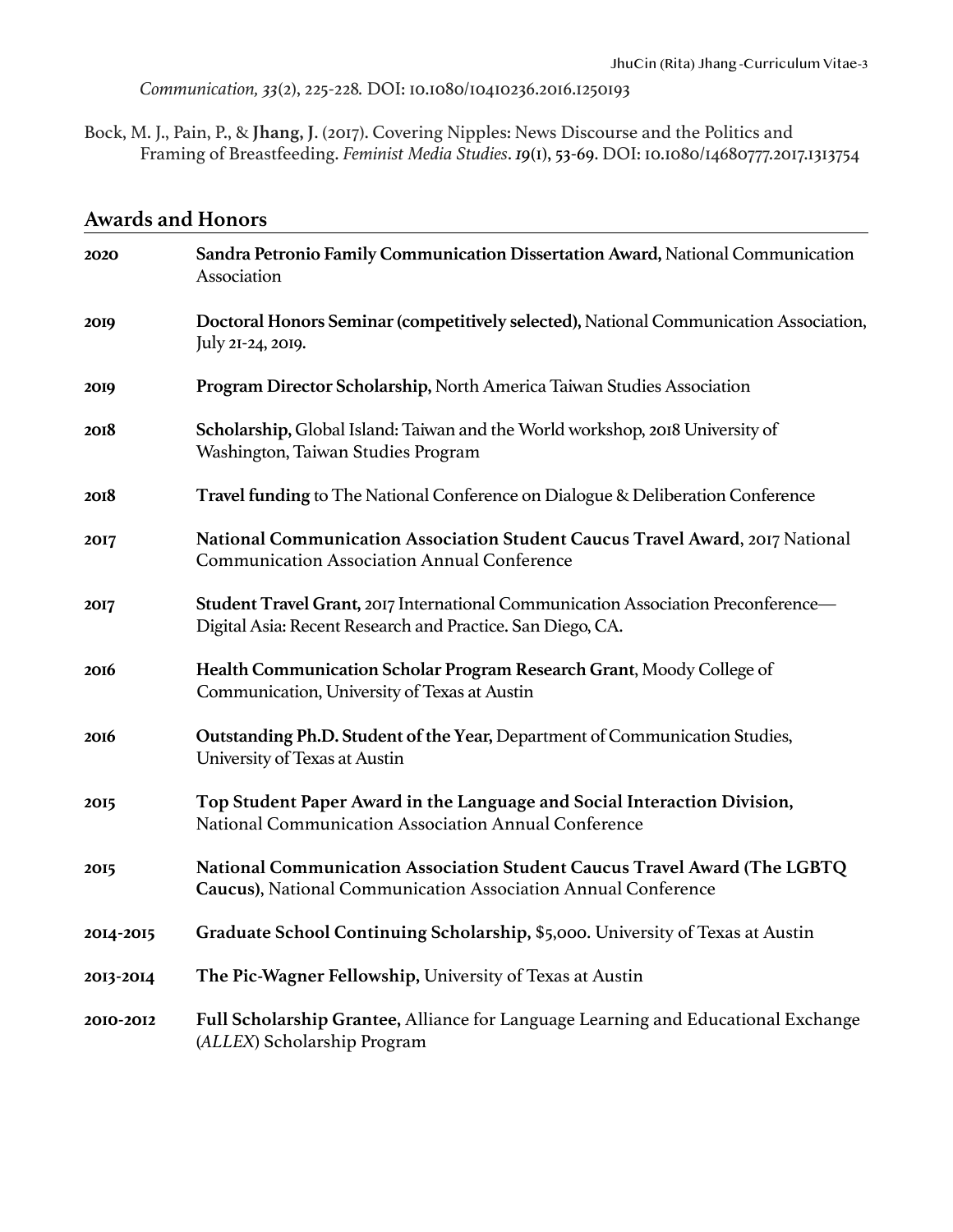#### **Research Areas**

Interpersonal Communication Family communication Health communication LGBTQ and gender studies Conflict and communication Grounded theory Language and social interaction Qualitative research methods Discourse studies Conversation analysis

#### **Conference Presentations**

- **Jhang, J.** (2021). The Gendered Bargaining with Patriarchy in Post-marriage Equality Taiwan. Paper presented at the 26th North American Taiwan Studies Association conference. Irvine, California, May 20-21, 2021.
- Greenwell, M. R., **Jhang, J**., & Zhang, W. H. (2019). Expressive writing and imagined interaction on mental health. Poster presented at Mental Health & Health Communication Symposium. Austin, Texas, February 21, 2019.
- **Jhang, J**., Greenwell, M. R., & Zhang, W. H. (2018). Exploring themes in expressive writing responses. Paper presented at the 2017 Annual Conference of the National Communication Association. Salt Lake City, Utah, November 8-11, 2018.
- Greenwell, M., **Jhang, J.**, Zhang, W., Soibelman, D.R. (2018). Exploring Themes Present in Expressive Writing Responses Related to Mental Health. National Communication Association, Mental Health Communication Roundtable.
- Zhang, W. H. , **Jhang, J**., Greenwell, M. R. (2018). Preliminary analysis: Effects of rehearsal and replay expressive writing on mental health. Poster presented at American Public Health Association Conference. San Diego, California, November 10-14, 2018.
- Maxwell, M. M., & **Jhang, J.** (2018). Talking past each other from different ideologies Analysis and solutions. Workshop at The National Conference on Dialogue & Deliberation Conference, Denver, Colorado, November 2-4, 2018.
- **Jhang, J**. (2018). Rethinking family maintenance in challenged expectations, Global Island: Taiwan and the World workshop, 2018 University of Washington, Taiwan Studies Program, Oct, 18-19, 2018.
- **Jhang, J**. (2017e). A narrative analysis of LGB individuals' life changes around coming out in family Paper presented at the 2017 Annual Conference of the National Communication Association. Dallas, Texas, November 15-19, 2017.
- **Jhang, J**. (2017d). Communicative management of the stigma in non-monogamous relationships in mediated contexts. Paper presented at the 2017 Annual Conference of the National Communication Association. Dallas, Texas, November 15-19, 2017.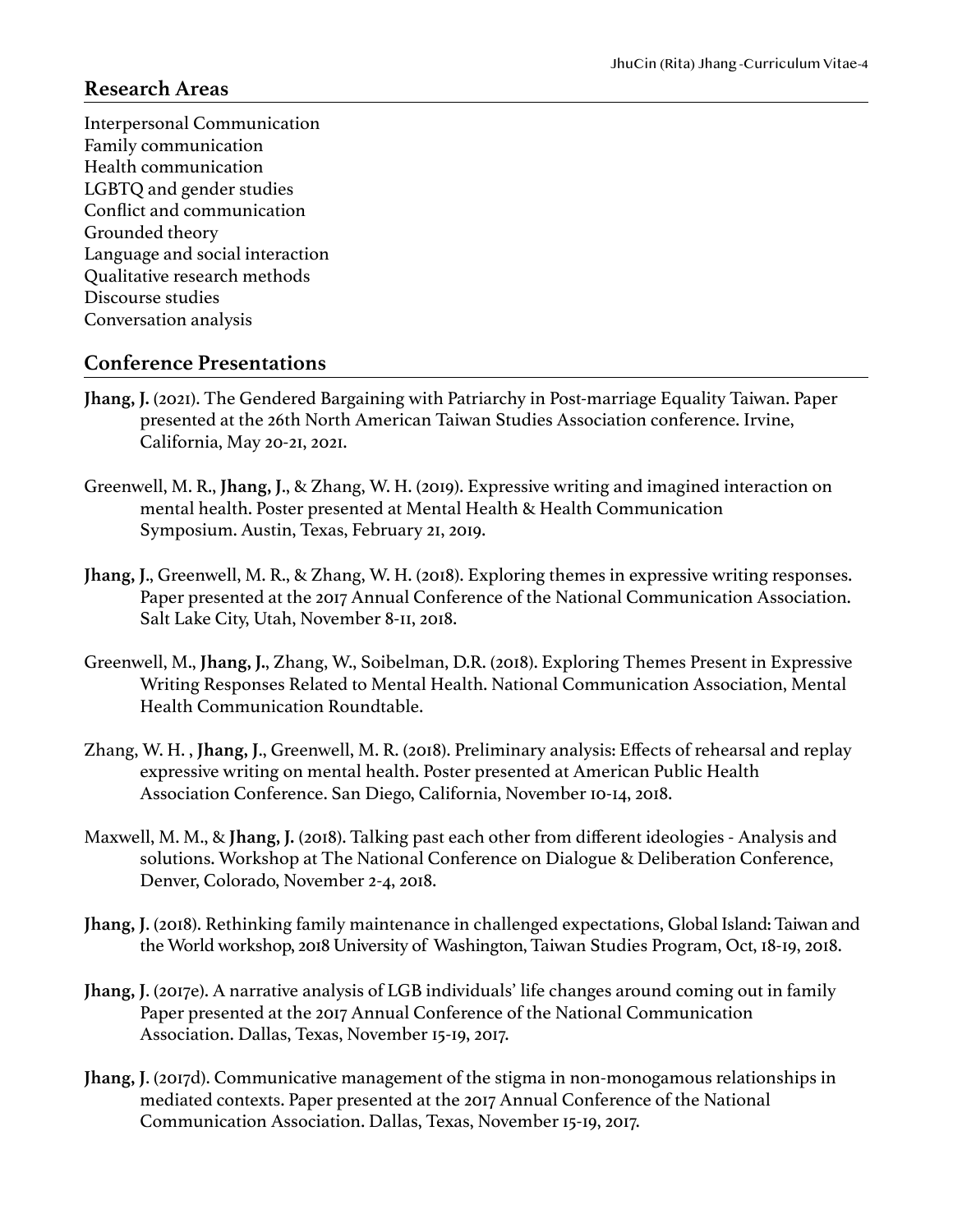- **Jhang, J**. (2017c). "Sorry I have not come out yet": A narrative analysis of LGB individuals' life changes around coming out in family. Paper presented at the 2017 Annual Conference of the Chinese Communication Society, Taipei, Taiwan, June 24-25, 2017.
- **Jhang, J**. (2017b). Digitally powered movement and countermovement of marriage equality in Taiwan. Paper presented at the 2017 International Communication Association Preconference: Digital Asia: Recent Research and Practice, San Diego, CA, May 25-29, 2017.
- **Jhang, J**. (2017a). Marriage equality movement and countermovement on social media— How online interactions contribute to the social movement of marriage equality in Taiwan. Paper presented at The 2017 Annual Conflict Conference, Austin, Texas, April 7-9, 2017.
- Bock, A, M., Pain, P., & **Jhang, J.** (2016d). Covering Nipple: News Discourse and the Politics and Framing of Breastfeeding. Paper presented at The National Communication Association 2016 Annual Conference, Philadelphia, Pennsylvania, November 8-13, 2016.
- **Jhang, J.** (2016c). When coming out does not make you out: A grounded theory of coming out to family for Taiwanese LGB individuals. Paper presented at the Annual Conference of The Chinese Communication Society, Chiayi, Taiwan, June 17-19, 2016.
- **Jhang, J.** (2016b). Examining the LGBTQ issues in Taiwan with Critical Discourse Analysis: The power of heteronormativity, homonormativity, and compulsory marriage. Paper presented at The International Communication Association 2016 Annual Conference, Fukuoka, Japan, June 9-13, 2016.
- Bock, A, M., Pain, P., & **Jhang, J.** (2016a). Covering the Nipple: News Discourse and the Politics and Framing of Breastfeeding. Paper presented at The 3rd Conflict Conference, Austin, Texas, April 8-9, 2016.
- **Jhang, J.**(2015g). Coming out to mom and the world: Live coming out videos on YouTube. Paper presented at The National Communication Association 2015 Annual Conference, Las Vegas, Nevada, November 19-22, 2015.
- Jhang, J. (2015f). Model of functional ambiguity-A new approach to framing relational dialectics. Paper presented at The National Communication Association 2015 Annual Conference, Las Vegas, Nevada, November 19-22, 2015.
- **Jhang, J.** (2015e). Neither good nor bad, neither new nor old—Coming out news delivery sequences. **Top Paper Award**. Paper presented at The National Communication Association 2015 Annual Conference, Las Vegas, Nevada, November 19-22, 2015.
- **Jhang, J.** (2015d). Staying close afar Building a model of functional ambiguity. Paper presented at the 2015 Annual Conference of the Chinese Communication Society, Kaohsiung, Taiwan, July 3-5, 2015.

**Jhang, J**. (2015c). Persuasive messages processing of the conflict of same-sex marriage in Taiwan. Paper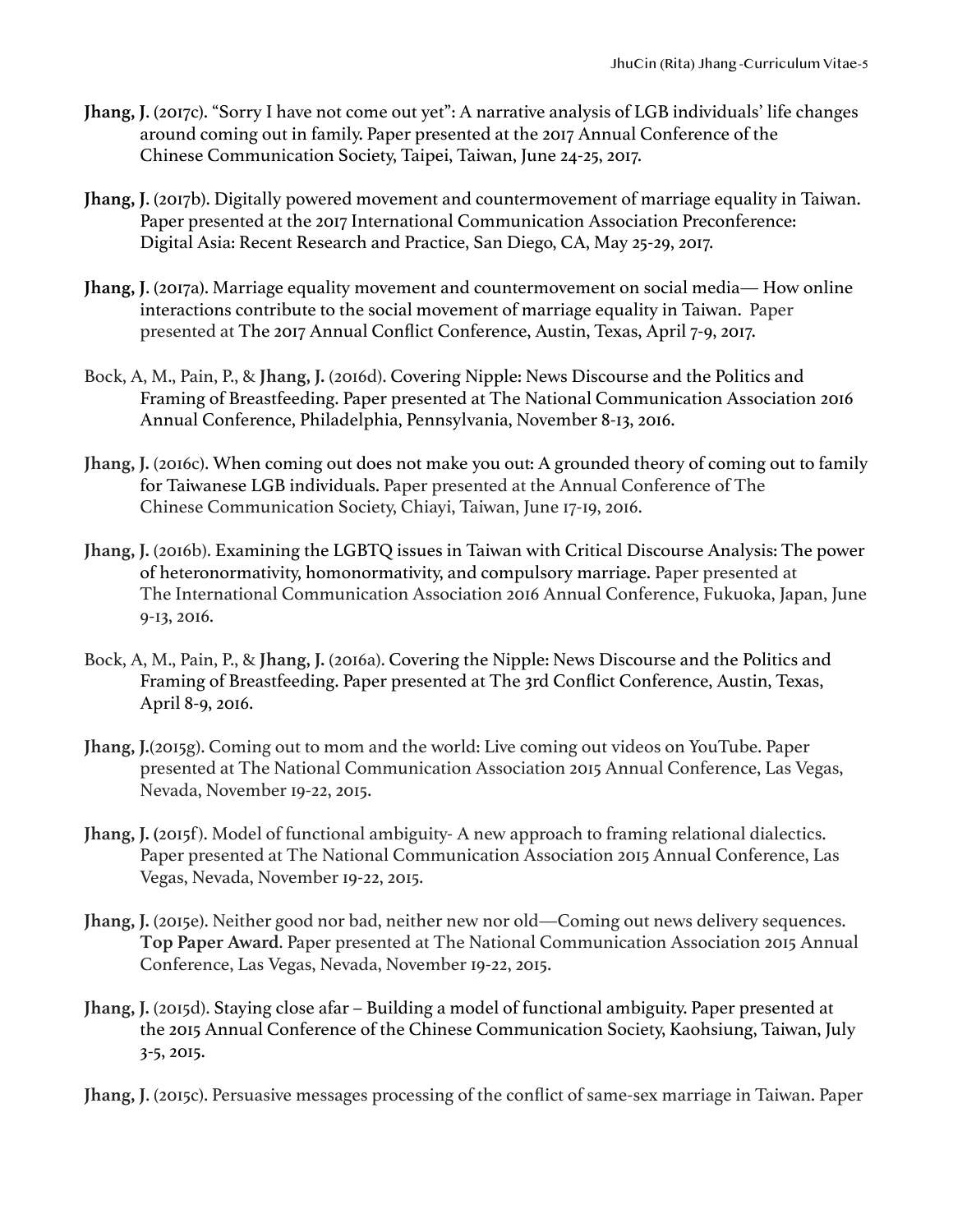presented at the International Communication Association 2015 Annual Conference, San Juan, Puerto Rico, May 21-25, 2015.

- **Jhang, J.** (2015b). Social identity theory, gender differences, and gender role beliefs in understanding homophobia. Poster presented the 2015 Annual Conference International Communication Association, San Juan, Puerto Rico, May 21-25, 2015.
- Pantoja, G. & **Jhang, J.** (2015a). Computer-mediated communication's influence over conflict management during difficult conversation over sexual orientation**.** Paper presented at The 2015 Annual Conflict Conference, Austin, Texas, April 10-11, 2015.
- **Jhang, J.** (2014c). On the verge of secrets: How closeted lesbians, gays, and bisexuals negotiate forced conversations with their families. Paper presented at the 2014 Annual Conference of the National Communication Association, Chicago, Illinois, November 20-23, 2014.
- Yang, M. J. & **Jhang, J.** (2014b) Framing same-sex marriage in Taiwan: The persuasive appeal frame. Poster presented at 2014 Association for Education and Journalism and Mass Communication Annual Conference, Montreal, Canada, August 6-9, 2014.
- **Jhang, J.** (2014a). Does the Internet catalyze conflicts over marriage equality? The case of Taiwan. Paper presented at 2014 Annual Conflict Conference, Austin, Texas, April 10-11, 2014.
- **Jhang, J.** (2012). A proposal of using needs analysis to establish Chinese-for-Special-Purpose course with a task-based syllabus. Paper presented at Annual Conference of Teaching Chinese as a Second Language 2012, Taipei, Taiwan, December 28-30, 2012.
- **Jhang, J.** (2012). Conversation analysis in task-based instruction—A pedagogical activity design model. Paper presented at The Fourth Asian Conference on Education, Osaka, Japan, October 24-28, 2012.
- **Jhang, J.** (2012). The making of authentic materials from conversation analysis-Gaps, pauses and phatic functions. Paper presented at The 2012 International Conference on Chinese Language Teaching, New York, USA, May 25-26, 2012.
- **Jhang, J.** (2012). From conversation analysis to authentic materials How to teach topic management in daily conversation. Paper presented at The 10<sup>th</sup> New York International Conference on Teaching Chinese Language and Culture, New York, USA, May 12, 2012.
- Liao, H. & **Jhang, J.** (2011). The lexical retrieval speed: The connection of semantic property, phonetic encoding and orthographical encoding of both English and Chinese. Paper presented at The 10th World Conference on Chinese Language Teaching, Taipei, Taiwan, December 25-29, 2011.

#### **Academic Services**

- **2018-present Program Commissioner (2018-2019), Program Director (2019-2021), President (2021-2022),**  North American Taiwan Studies Association, USA
- **2019-present Reviewer**, SSCI Journals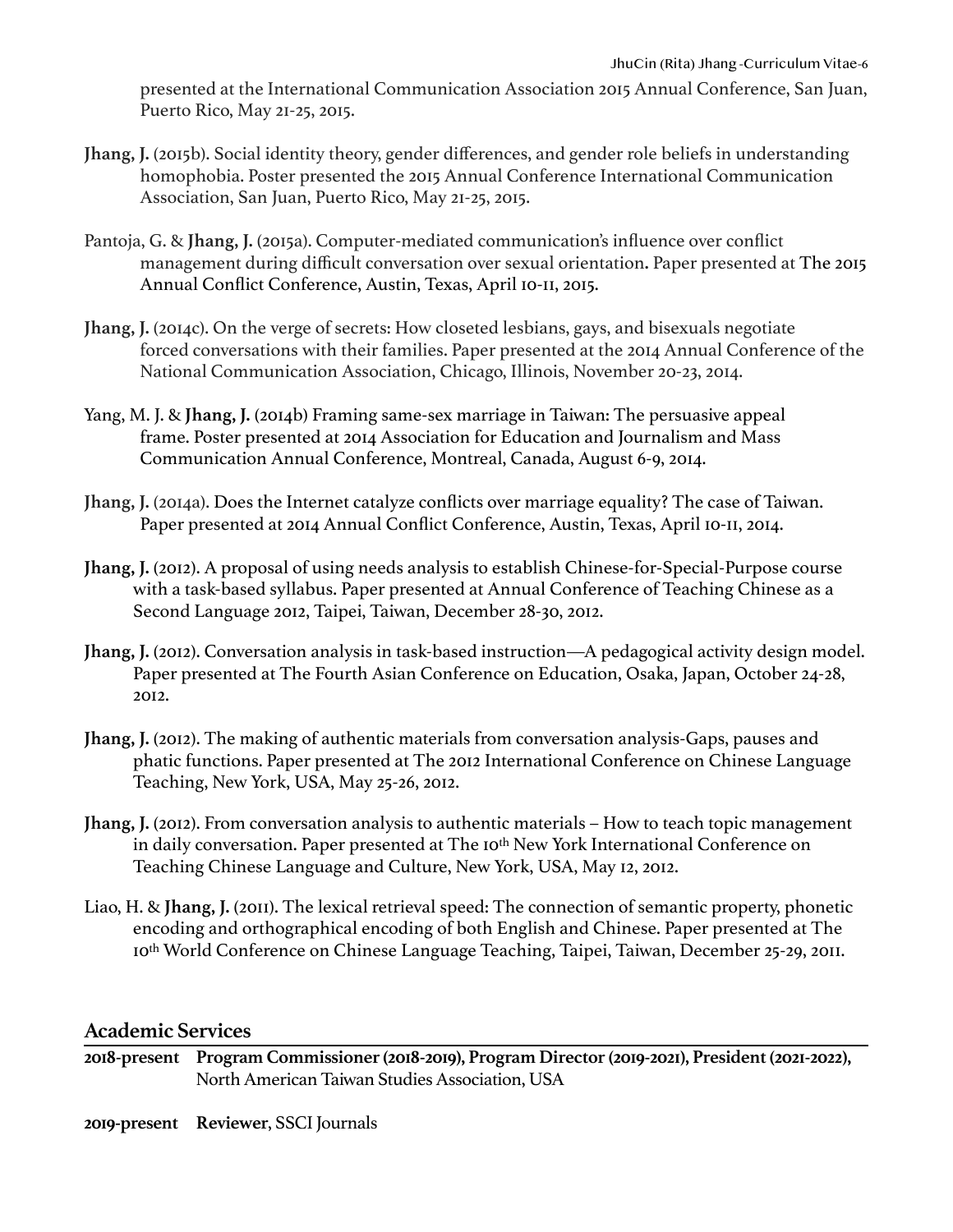|             | • Journal of Family Studies (SSCI)<br>• Journal of Homosexuality (SSCI)                                                                                                                                                                                                                                                                                                                                                                                                                                                                                                                                                                                                                                                                                                                                                                                                                                                                                                                                                                                                                                                         |
|-------------|---------------------------------------------------------------------------------------------------------------------------------------------------------------------------------------------------------------------------------------------------------------------------------------------------------------------------------------------------------------------------------------------------------------------------------------------------------------------------------------------------------------------------------------------------------------------------------------------------------------------------------------------------------------------------------------------------------------------------------------------------------------------------------------------------------------------------------------------------------------------------------------------------------------------------------------------------------------------------------------------------------------------------------------------------------------------------------------------------------------------------------|
| 2020        | Discussant, the 14th Graduate Symposium of National Taiwan Normal University<br>Department of Taiwan Culture, Language and Literature National Taipei University of<br><b>Education Graduate School of Taiwanese Culture</b>                                                                                                                                                                                                                                                                                                                                                                                                                                                                                                                                                                                                                                                                                                                                                                                                                                                                                                    |
| 2014-2019   | Reviewer, Major Communication Studies conferences<br>The National Communication Association 2017 Annual Conference<br>• Health Communication Division<br>• Lesbian, Gay, Bisexual, Transgender, and Queer Studies Interest Group<br>Association for Education in Journalism and Mass Communication 2017 Annual Conference<br>The International Communication Association 2017 Annual Conference<br>• Interpersonal Communication Division<br>• Lesbian, Gay, Bisexual, Transgender, and Queer Studies Interest Group<br>The International Communication Association 2016 Annual Conference<br>• Family Communication Division<br>• Feminist Scholarship Division<br>• Interpersonal Communication Division<br>• Health Communication Division<br>• Lesbian, Gay, Bisexual, Transgender, and Queer Studies Interest Group<br>The National Communication Association 2014 Annual Conference<br>• Lesbian, Gay, Bisexual, Transgender, and Queer Studies Interest Group<br>The Ist, 2nd, and 3rd Conflict Conference<br>Southern States Communication Association 2014 Annual Conference<br>• Interpersonal Communication Division |
| <b>2016</b> | Volunteer (merit-based), The International Communication Association annual conference                                                                                                                                                                                                                                                                                                                                                                                                                                                                                                                                                                                                                                                                                                                                                                                                                                                                                                                                                                                                                                          |
| 2014-2016   | Assistant Director for Services, UT Project on Conflict Resolution, UT Austin                                                                                                                                                                                                                                                                                                                                                                                                                                                                                                                                                                                                                                                                                                                                                                                                                                                                                                                                                                                                                                                   |
| 2014-2016   | Representative, The Society of Professional Mediators, UT Austin                                                                                                                                                                                                                                                                                                                                                                                                                                                                                                                                                                                                                                                                                                                                                                                                                                                                                                                                                                                                                                                                |
| 2014-2016   | Representative, Willie Nelson Center-Students for Peace, UT Austin                                                                                                                                                                                                                                                                                                                                                                                                                                                                                                                                                                                                                                                                                                                                                                                                                                                                                                                                                                                                                                                              |
| 2013-2016   | Committee member, Committee Chair, The Ist, 2nd, and 3rd Conflict Conference,<br>Department of Communication Studies University of Texas at Austin 2015<br>Orientation<br>Leader, Department of Communication Studies, UT Austin                                                                                                                                                                                                                                                                                                                                                                                                                                                                                                                                                                                                                                                                                                                                                                                                                                                                                                |
| 2014-2015   | Writing Chair, Department of Communication Studies Graduate Committee, University of<br>Texas at Austin, Austin, Texas                                                                                                                                                                                                                                                                                                                                                                                                                                                                                                                                                                                                                                                                                                                                                                                                                                                                                                                                                                                                          |
| 2013-2014   | Graduate Assistant, The Taiwanese International Spotlight Project, Department of Asian<br>Studies, University of Texas at Austin                                                                                                                                                                                                                                                                                                                                                                                                                                                                                                                                                                                                                                                                                                                                                                                                                                                                                                                                                                                                |
| 2012-2013   | Academic Advisor, Learning Center of Chung Yuan Christian University, Taoyuan, Taiwan                                                                                                                                                                                                                                                                                                                                                                                                                                                                                                                                                                                                                                                                                                                                                                                                                                                                                                                                                                                                                                           |
| 2012-2013   | Founder, Starfish Volunteer Group                                                                                                                                                                                                                                                                                                                                                                                                                                                                                                                                                                                                                                                                                                                                                                                                                                                                                                                                                                                                                                                                                               |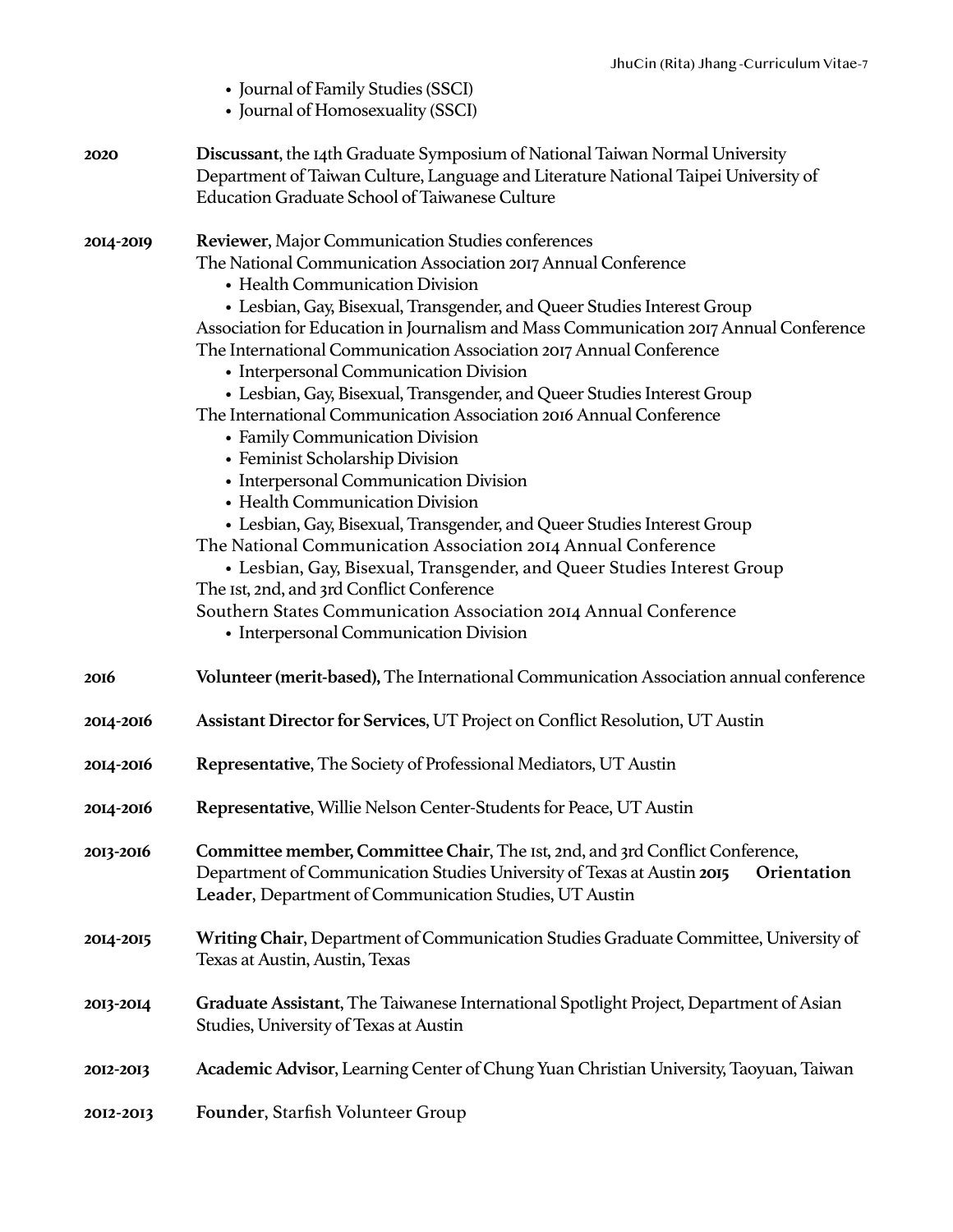| <b>Invited Talks</b> |                                                                                                                                                                                                                                                                                                                                                                  |
|----------------------|------------------------------------------------------------------------------------------------------------------------------------------------------------------------------------------------------------------------------------------------------------------------------------------------------------------------------------------------------------------|
| Spring 2021          | Asian Pacific Young Greens, Australia (talk given online)<br>Topic: "Women's struggles and challenges in political careers"                                                                                                                                                                                                                                      |
| Spring 2021          | Department of Public Health, Taoyuan, Taiwan<br>Topic: "LGBTQ rights post same-sex marriage: Now what?"                                                                                                                                                                                                                                                          |
| Spring 2021          | Taiwan Environmental Protection Union (TEPU)<br>Topic: Contemporary Environment and Energy Forum<br>• Moderator: Lin Fei-Fan (DPP Deputy Secretary-General)<br>• Speaker: JhuCin Jhang (Green Party Taiwan Secretary-General)<br>Xuan You Lin (Spokesperson of National Taiwan University<br>Climate Action Club)<br>Wei Jun Lee (TEPU Taitung Branch President) |
| Spring 2021          | Communication Studies Department, Loyola Marymount University, Los Angeles,<br>California (talk given online)<br>Topic: "Internationalizing the study of family and interpersonal communication"                                                                                                                                                                 |
| Spring 2021          | Department of Cultural Resources and Leisure Industries, National Taitung University,<br>Taitung, Taiwan<br>Topic: "Empowering diversity in workplace"                                                                                                                                                                                                           |
| <b>Fall 2020</b>     | Austin Asian American Film Festival-Prismatic Taiwan (talk given online)<br>Topic: "Family relationship and communication in Small Talk (2016)"                                                                                                                                                                                                                  |
| <b>Fall 2020</b>     | Association for Taiwan Literature, Chung Hsing University, Taichung, Taiwan<br>Topic: "Current Trends in Taiwan Studies-North America Perspective"                                                                                                                                                                                                               |
| <b>Fall 2020</b>     | Department of Mass Communication, Providence University, Taichung, Taiwan<br>Topic: "Identity issues in same-sex marriage movement in Taiwan"                                                                                                                                                                                                                    |
| Spring 2020          | Department of Cultural Resources and Leisure Industries, Taitung, Taiwan<br>Topic: "Gender issues in workplace"                                                                                                                                                                                                                                                  |
| Fall 2019            | College of Communication, National ChengChi University, Taipei, Taiwan<br>Topic: "Field observation and in-depth interviews: What are these?"                                                                                                                                                                                                                    |
| Fall 2019            | Research Center for Humanities and Social Sciences, National Chung Hsing University,<br>Taichung, Taiwan<br>Topic: "Went to America to get a Phd, and then what?"                                                                                                                                                                                                |
| Fall 2019            | Graduate Society of Applied Linguists, Texas Tech University, Lubbock, Texas<br>Topic: "She did not come out but we've come to terms"— family reconciliation<br>of challenged expectations when a young adult child is a gender and sexual<br>minority/tongzhi"                                                                                                  |
| Fall 2017            | Student Enrichment Program, Chien Hsin University of Science and Technology, Taoyuan,                                                                                                                                                                                                                                                                            |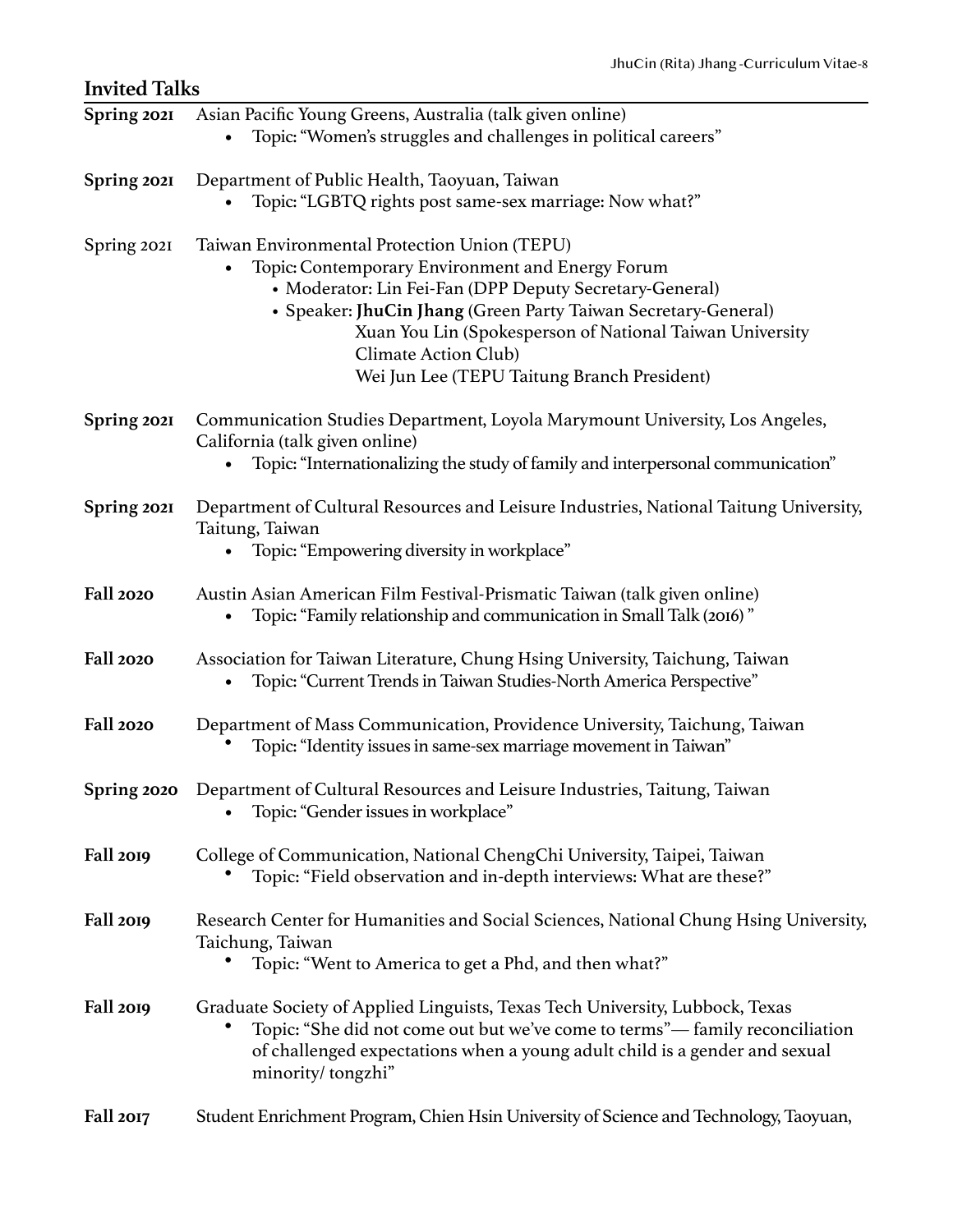|                    | Taiwan<br>Topic: "Core principles of English grammar"                                                                                                                                                                                                                                            |
|--------------------|--------------------------------------------------------------------------------------------------------------------------------------------------------------------------------------------------------------------------------------------------------------------------------------------------|
| Spring 2017        | Department of Psychology and Counseling, Ming Chuan University, Taoyuan, Taiwan<br>Topic: "The daily lives for the sexual and gender minorities: Family<br>relationship, and work"                                                                                                               |
| Spring 2017        | Student Enrichment Program, Chien Hsin University of Science and Technology, Taoyuan,<br>Taiwan<br>Topic: "English grammar made easy"                                                                                                                                                            |
| Fall 2016          | Department of Psychology and Counseling, Ming Chuan University, Taoyuan, Taiwan<br>Topic: "A counselor's guide to understanding the basics the sexual and gender<br>minorities"                                                                                                                  |
| Fall 2016          | Department of Mass Communication, Taiwan Normal University, Taipei, Taiwan<br>Topic: "The endless possibilities that blossom when LGBTQ+ intersects with<br>communication studies"                                                                                                               |
| Fall 2016          | Institute of Communication Studies, National Chiao Tung University, Hsinchu,<br>Taiwan<br>Topic: "Media communication: LGBTQ+ and gender"                                                                                                                                                        |
| Fall 2016          | Department of Speech Communication, Shih Hsin University, Taipei, Taiwan<br>Topic: "What has been communicated in speech communication?"                                                                                                                                                         |
| Fall 2016          | Department of Mass Communication, Providence University, Taichung, Taiwan<br>Topic: "Sex and gender in communication studies: Binary and fluidity"                                                                                                                                               |
| <b>June</b> , 2016 | LGBTQ+ workshop. Honki University, Tokyo, Japan<br>Topic: "Knowing LGBTQ+: A chance for growth and reflection"                                                                                                                                                                                   |
| April, 2015        | Workshop: Cigarette smoking among sexual minority populations, Department of<br>Public Health, Emory University, Atlanta, Georgia (talk given online)<br>Topic: "LGBTQ+ substance use and abuse in Taiwan"                                                                                       |
| June, 2013         | The Teaching Excellence Seminar-English Subject, Ching Hua High School, Taoyuan,<br>Taiwan<br>Topics: "Communicative pedagogy: What is it, why is it important, and how to use it"                                                                                                               |
| 2012-2013          | The Language Center; The Office of International Affairs, Chung Yuan Christian<br>University, Taiwan<br>Topics: "Becoming yourself by leaving your comfort zone," "Culture is more than just<br>٠<br>food and movies," "Learning English through musicals: RENT," "Self-growth<br>through words" |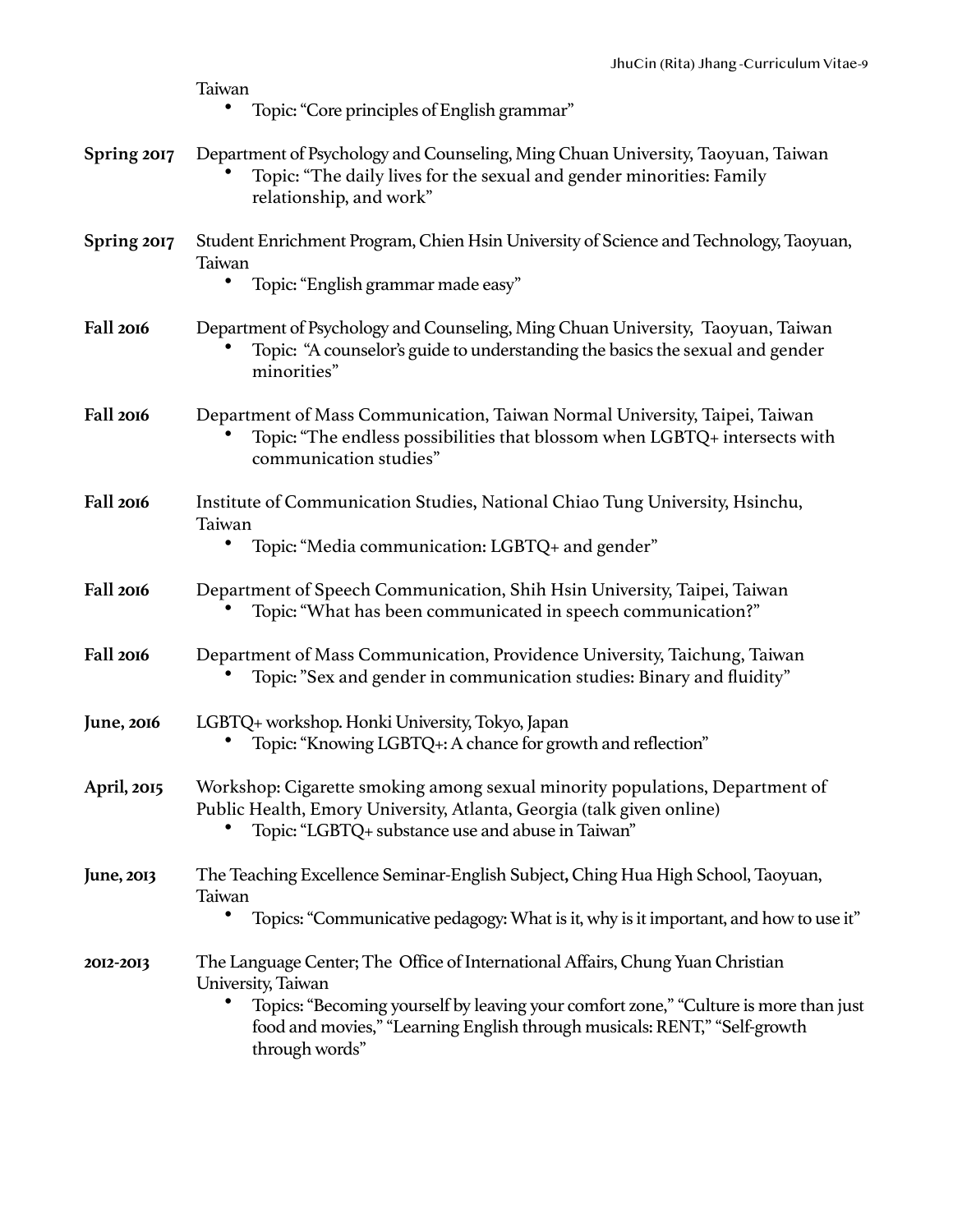## **Other Professional Experiences**

|                  | 2020-present Councilor, Asia Pacific Greens Federation, Global Greens                                                                                                                                                                                                                                                                                                                                                                                                                                                                                                                                                                                                                                                                                                                                                                       |
|------------------|---------------------------------------------------------------------------------------------------------------------------------------------------------------------------------------------------------------------------------------------------------------------------------------------------------------------------------------------------------------------------------------------------------------------------------------------------------------------------------------------------------------------------------------------------------------------------------------------------------------------------------------------------------------------------------------------------------------------------------------------------------------------------------------------------------------------------------------------|
|                  | 2004-Present Education Sector and Family Sector Special Event Coordinator, Taiwan TongZhi Hotline<br>Association, Taipei, Taiwan                                                                                                                                                                                                                                                                                                                                                                                                                                                                                                                                                                                                                                                                                                            |
| 2021 Mar-Jun     | CEO, Center for Public Government Empowerment Center, National Chengchi University,<br>Taipei, Taiwan                                                                                                                                                                                                                                                                                                                                                                                                                                                                                                                                                                                                                                                                                                                                       |
| 2020             | Contributor, National Taiwan University, "Participatory Planning of the Future," Risk<br>Society and Policy Research Center, Taipei, Taiwan                                                                                                                                                                                                                                                                                                                                                                                                                                                                                                                                                                                                                                                                                                 |
| 2019-2020        | Spokesperson, Vice Secretary-General, Secretary-General, Green Party Taiwan                                                                                                                                                                                                                                                                                                                                                                                                                                                                                                                                                                                                                                                                                                                                                                 |
| 2018-2019        | Interpersonal Violence Prevention Specialist, Surewalk at UT Austin                                                                                                                                                                                                                                                                                                                                                                                                                                                                                                                                                                                                                                                                                                                                                                         |
| 2018-2019        | <b>Attended Workshop at UT Austin</b><br>• Trauma-Informed Pedagogy Workshop<br>• Grant Writing in Mental Health Research Field<br>• Inclusive Teaching & Learning Symposium                                                                                                                                                                                                                                                                                                                                                                                                                                                                                                                                                                                                                                                                |
| 2017-2019        | Event Coordinator, Voices Against Violence, UT Counseling and Mental Health<br>Center, UT Austin                                                                                                                                                                                                                                                                                                                                                                                                                                                                                                                                                                                                                                                                                                                                            |
|                  | Summer 2018 Camp Counselor, Global Ethics & Conflict Resolution Summer Symposium, UT Austin                                                                                                                                                                                                                                                                                                                                                                                                                                                                                                                                                                                                                                                                                                                                                 |
| <b>20II-2018</b> | Writer, Queerology                                                                                                                                                                                                                                                                                                                                                                                                                                                                                                                                                                                                                                                                                                                                                                                                                          |
| <b>2015</b>      | Honorable mentions, Hakka Writer Award<br>• Hakka poetry<br>• Mandarine Prose                                                                                                                                                                                                                                                                                                                                                                                                                                                                                                                                                                                                                                                                                                                                                               |
| 2010-2012        | Attended Workshops at Teaching, Learning and Professional Development Center,<br>Texas Tech University, Lubbock, Texas<br>Lecture Well Series: "How to excite your students (even at 8am)?"<br>$\bullet$<br>Introductory Strategies and Tools to Develop a Quality Online Course<br>٠<br>Lecture Well Series: "Stop Professing and Start Mentoring: Building Positive<br>Relationships with Students for More Effective Learning"<br>Difficult Dialogues Seminar: "Diversity, Privilege, and Social Justice"<br>٠<br>Feminist Forum<br>Grant Writing/Grantsmanship Workshop<br>$\bullet$<br>Difficult Dialogues Seminar: "Preparing a Classroom for Difficult Dialogues"<br>Grading Subjective Assignments in the Arts, Humanities, and Social Sciences<br>Easy PPT Voice-Overs with Adobe Presenter<br><b>Online Assessment Strategies</b> |